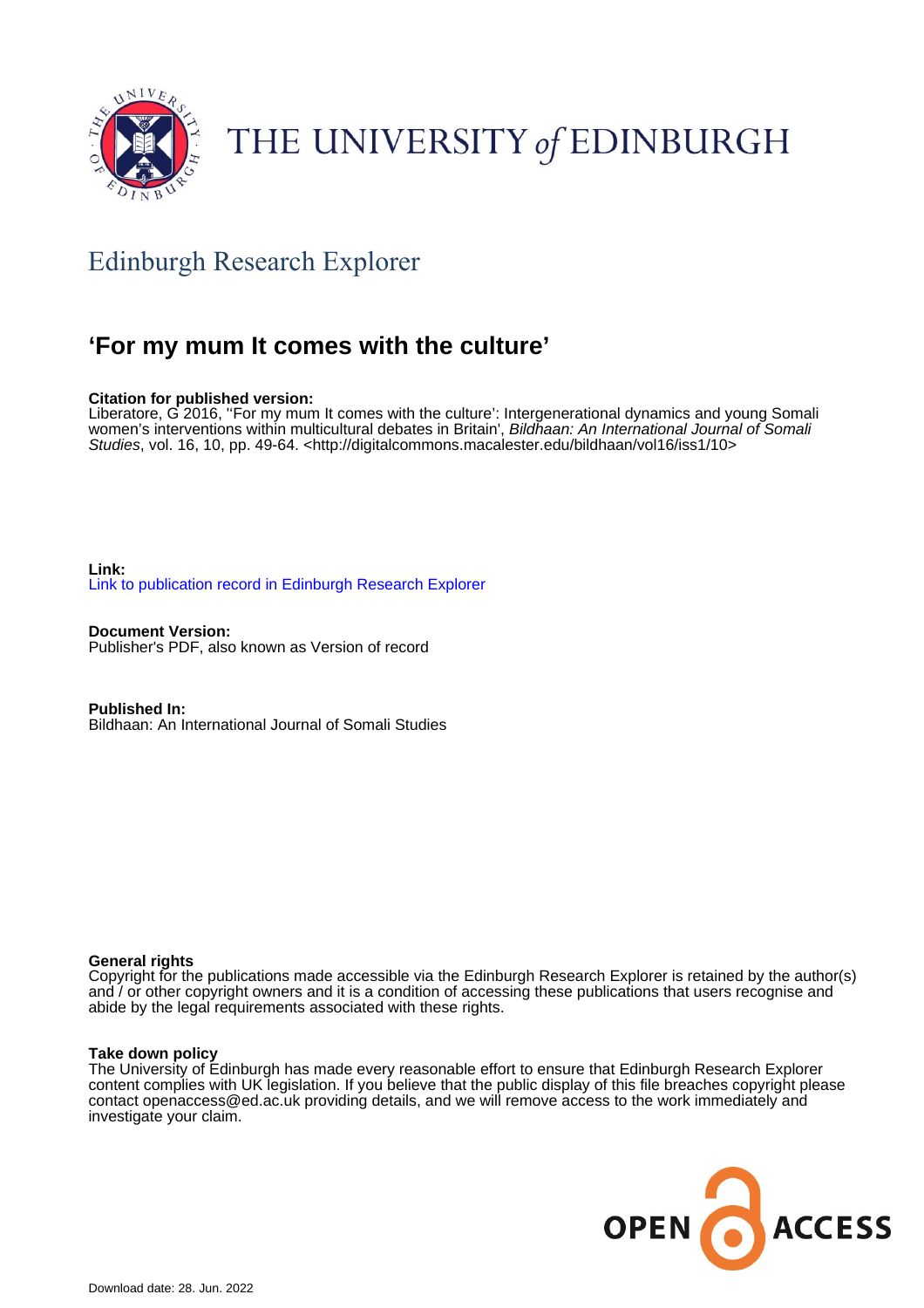### **"For My Mum It Comes with the Culture": Intergenerational Dynamics and Young Somali Women's Interventions within Multicultural Debates in Britain**

Giulia Liberatore

#### **I. The Play**

The *Muted Cry* was performed for the first time in October 2011 during the annual Somali Week Festival at Oxford House in East London to a large audience of mostly Somali women. Written by playwright, Abdirahman Yusuf Artan, the actors were predominantly young Somalis born or raised in the UK. The play features Hodan, a Somali teenager who is taken by her mother from London to Hargeysa on holiday, where she undergoes female genital mutilation (FGM). The play begins with her return to London, and as it unfolds, familial conflicts and disagreements are revealed. Hodan never appears on stage but her father, worried of tarnishing the reputation of the Somali community and the honor of his family, prefers to brush the incident under the carpet. The mother is informed by her son of the criminality of her act and the possibility of prosecution, but she remains unperturbed, concerned only about her daughter's health. Meanwhile Hodan's young cousins, and brother, angered and frustrated by these reactions, debate the religiosity of the practice and finally appeal to a Somali *Sheikh*, who appears on stage holding a Quran. The stage lights are dimmed and a spot light highlights his upper body as he informs the audience that FGM is a non-religious, cultural, and traditional practice: there is no Islamic evidence for the practice, except for a "weak *hadith*." The *Sheikh* continues: "The way Somalis practice female circumcision... is traced back to ancient cultures and traditions, and religion is very much opposed to it."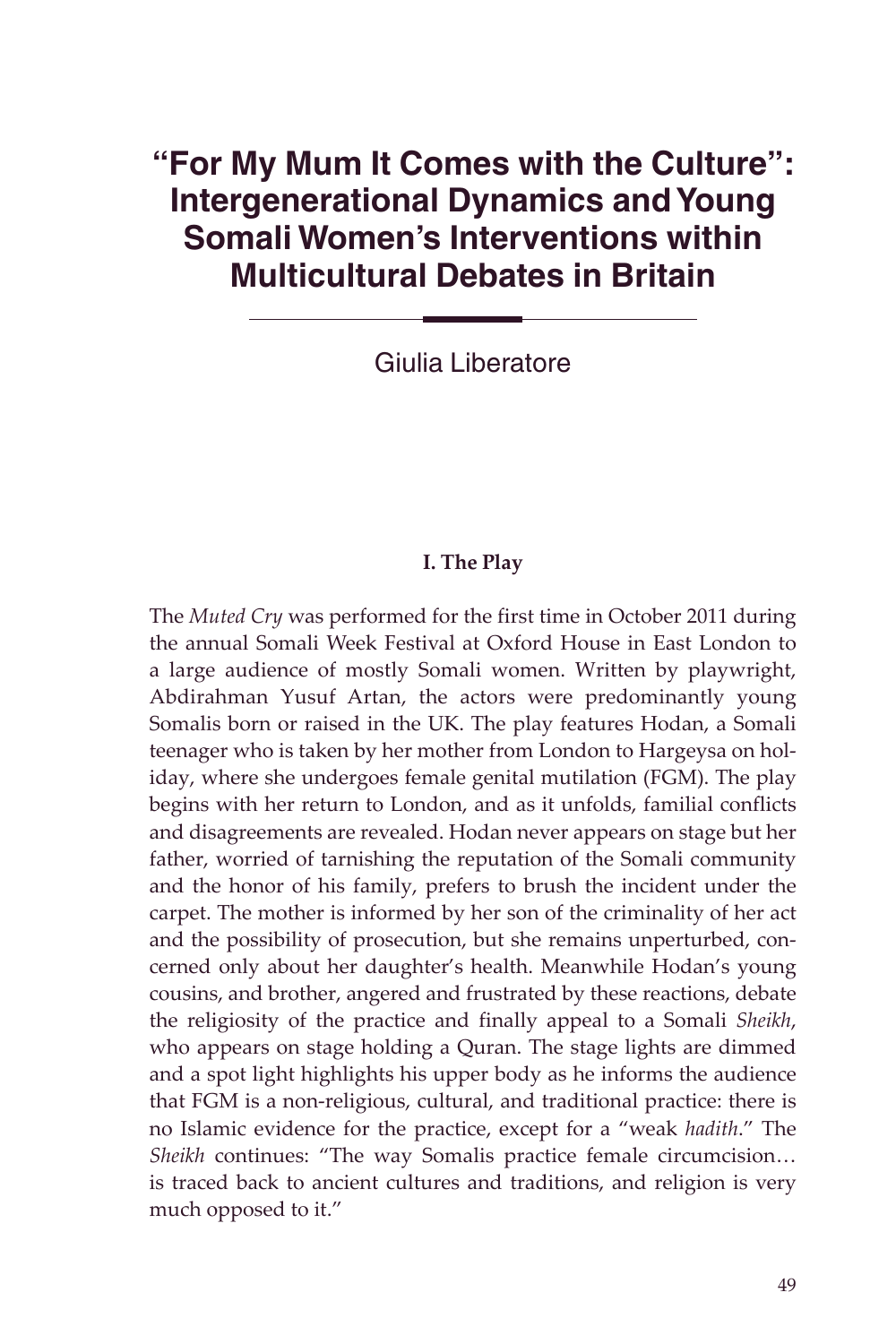The play concludes with a call for the eradication of the practice, as illustrated in the following dialogue between the younger siblings and cousins:

Ali: "Youngsters… Are we crazy, or empty of any thought process, have we no shame… We, the educated, we, who claim to be modern and yet we have been convinced that some cultural and traditional practice… . "

Naima: "This method of female circumcision brings shame onto the culture and tradition of the Somalis, it is a stigma and black spot against the Islamic religion and it is damaging and traumatic for girls, it is unlawful and totally forbidden in Islam. Everyone else has progressed and is in the 21st century apart from us."

Another youngster addresses the crowd with: "Who is pushing this practice in our community? Why won't it stop?" To which Ali replies, "It is because of the lack of knowledge and the lack of power and connection of our community which is helping this practice. Look, none of us here support this practice, yet still it is going on..." (Artan 2011).<sup>1</sup>

The play sends a clear message that FGM is a "cultural" practice that ought to be discarded because it contradicts "religious" practices and beliefs. It draws on an Islamic reformist discourse that advocates an "authentic" universal Islam, based on an absolute truth, and purified of cultural or traditional norms and practices (Jacobson 1998). Circumcision is thus cast as a negative cultural, ethnic, and traditional practice that religious knowledge should seek to eradicate.

Written and performed by young Somalis in English, the play also marks a clear generational divide. The mother is represented stereotypically as the carer of familial wellbeing, as well as emotionally vulnerable and easily persuaded by others, whereas the father is presented as authoritative and the defender of family honor. Both parents appear to adopt—what young Somalis describe as—a "cultural attitude" which involves uncritically performing and embodying traditional practices and characteristics. In the final scene described above, only the young, who considers themselves educated and modern, stand at the front and call for the eradication of the practice. Ali cries out to the young to reflect and act, instead of passively accepting the continuation of the practice, in order to avoid the errors of his parents' generation. According to these young people, their parents are unable to effectively "pick and choose" which cultural practices ought to be discarded (e.g. FGM), and which ones are compatible with Islam and can be retained. They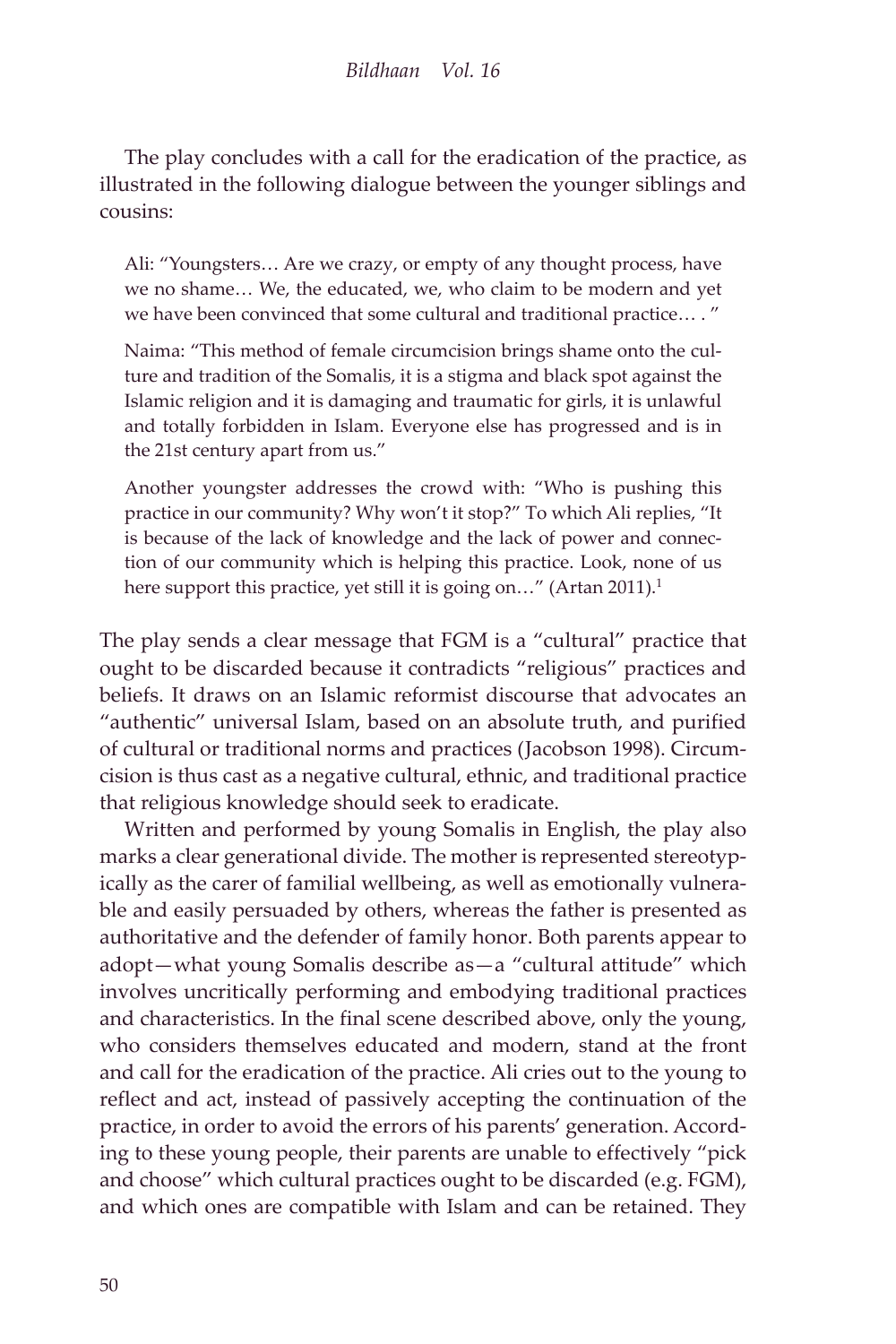call on all to scrutinize their actions and values in order to separate themselves from the practice; only reflection on these unconsciously adopted cultural elements, associated with the past, will enable them to progress into the future. The final dialogue reinforces the associations between religion, education, awareness, modernity, and future progress. The divisive character of the Somali community is cast as an impediment to progress, and religious knowledge as a means of uniting and enabling Somalis to collectively select amongst elements of their culture that do not conflict with religious textual knowledge. Islam is presented as embodying "modern" values, and, as I argue in what follows, as the solution to the "problems" of integration often projected onto minority groups in Britain.

This article elaborates on some the themes highlighted in the play. It first situates the argument within the literature on the Somali diaspora and among anthropological studies of Islam in Europe. It subsequently explores how the notion of "religion vs. culture" (*diin* vs. *dhaqan*) has played out across two generations of Somali women through contrasting attitudes towards seeking Islamic knowledge in London. It concludes that the younger generation employs this Islamic reformist discourse to separate themselves from their parents, but also to speak back to, and position themselves differently within, debates on multiculturalism in Britain. The discussion is based on ethnographic work conducted between 2009 and 2011 with 21 households in the boroughs of Tower Hamlets, Newham, and Camden—areas of East and North London with large Somali populations. My approach entailed following the trajectories of two generations of women across the city rather than focusing on a particular area or neighborhood, enabling me to gain a textured understanding of their experiences in different contexts and spaces. In addition, I conducted over 30 life-history interviews with the older women, in order to gain an insight into changes that had occurred prior to and following migration abroad, and over 60 informal interviews with the younger women on their engagements with Islam in the UK.<sup>2</sup>

#### **II. Religious Change in the Diaspora**

Somalis have long been established in the UK, with the earliest migration dating back to the 19th Century when Somali men worked on British Merchant ships and settled in port cities across the UK (Kleist 2004). Most of the "first-generation" of women described in this article,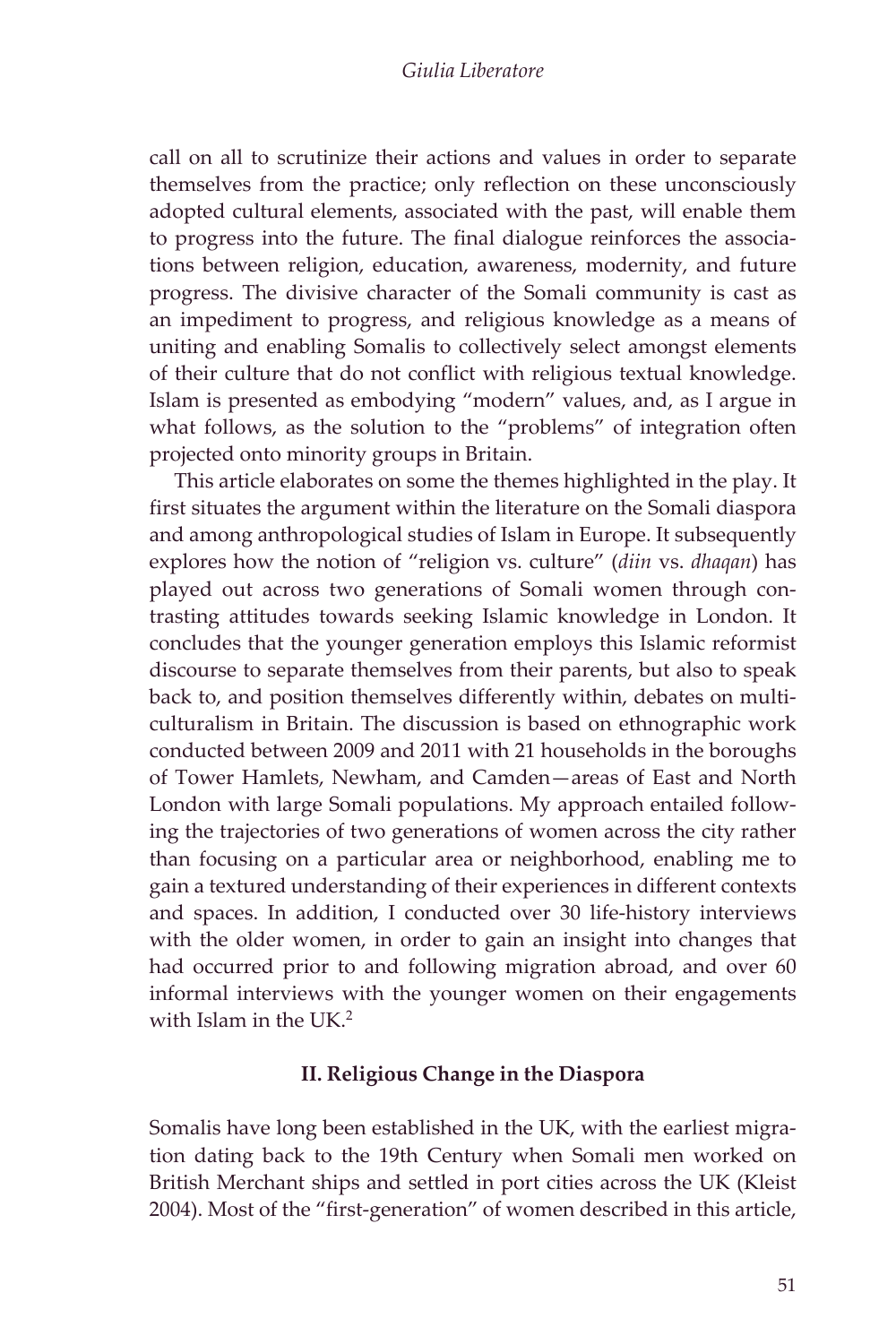however, arrived throughout the late 1980s and early 1990s following Somali state collapse, and many were granted refugee and later citizenship status. Although a large number of earlier arrivals were educated women from urban areas, many have struggled to find employment that matches their qualifications in the UK and have worked in often low-paid jobs or been reliant on state support. Their children—who I refer to as "young Somalis"—constitute the one-and-half and second generations,<sup>3</sup> and many hold degrees from British or European universities and aspire to improved economic opportunities and professional careers. Of particular interest to my work are a group of young women who have recently begun—in their words "practicing Islam"—engaging with Islamic reformist models of piety with the aim of applying them to the self (Mahmood 2005).

While scholars have investigated the religious experiences of the older generation of Somalis in the diaspora (Tiilikainen 2003; Berns-McGown 1999), the everyday experiences of piety among young Somalis, and the effects of this on intergenerational dynamics have not been analyzed in much depth. Rima Berns-McGown's work (1999) provides one of the more detailed accounts of religious changes among Somalis in London and Toronto. She explores how, since migrating to the UK, Somalis have experienced an increased religiosity and a greater self-conscious adherence to Islamic practice. In her analysis, which is based predominantly on the accounts of first-generation Somali women,<sup>4</sup> she explores the "mechanisms of integration" from the perspectives of the immigrant population and the political culture of the host society. She argues that the encounter with an individualistic, secular society has "forced" Somalis into a "crisis of identity." Somalis have thus re-articulated, re-examined and, ultimately, strengthened their Muslim rather than their national or clan-based identities (Berns-McGown 1999: 97–100). They have also begun to separate religion from culture and to assert a Muslim identity in reaction to the rest of society:

Faced with a cultural challenge that prevented them from taking their culture for granted, they undertook to re-examine it. They then separated, in many cases, religion from cultural habit… and sought to understand more about their religion, precisely in order to define themselves in a part of the world where to be Muslim is to stand apart from most other parts of society (Berns-McGown 1999: 97).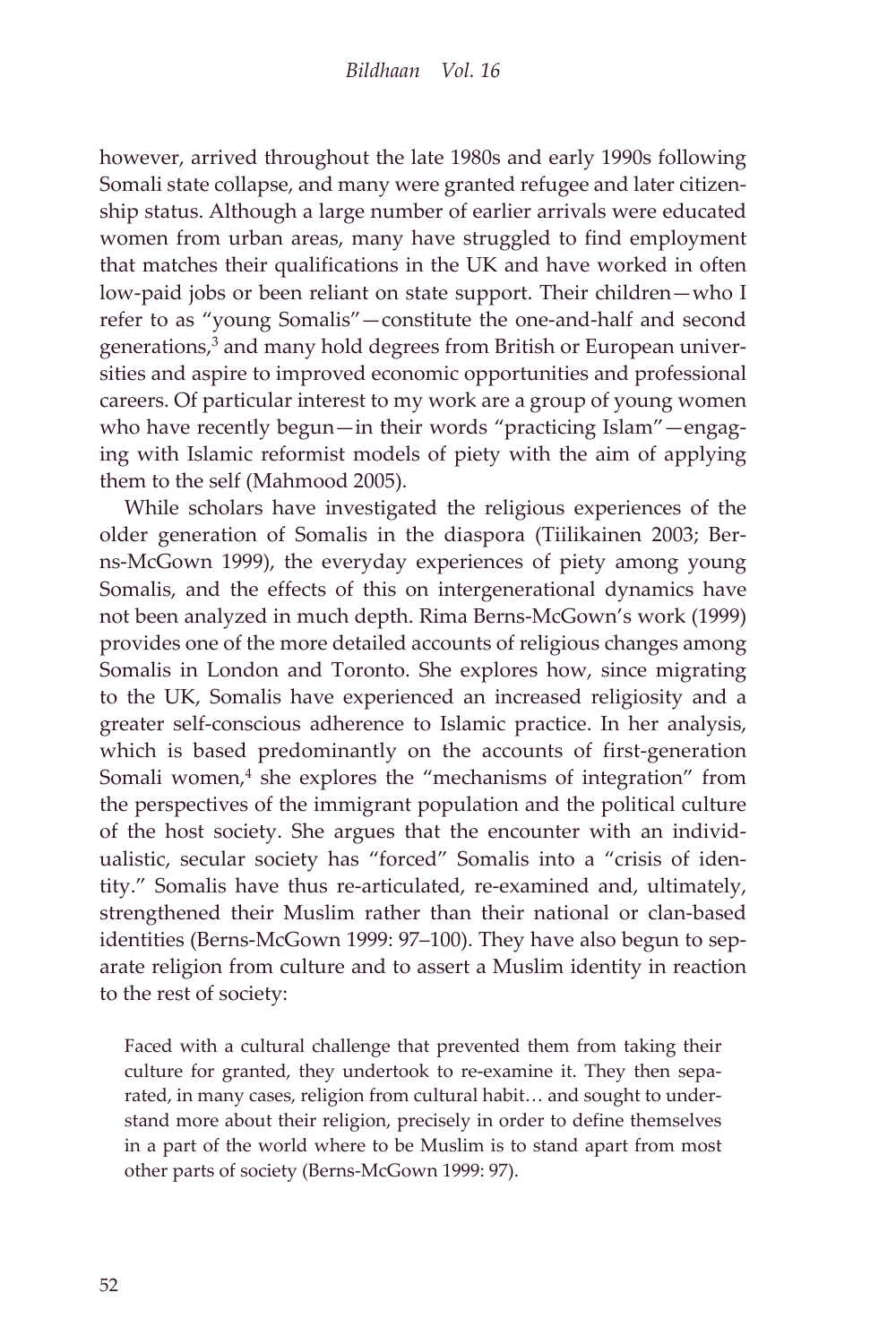While this analysis points to the older generation's attempts to separate religion from culture, and partly accounts for an increasing religiosity among Somalis in the diaspora, I suggest it unduly prioritizes the migration and integration processes as explanatory factors for these religious and cultural transformations. Much of the emphasis, therefore, is on processes of identification, and changes that result as a consequence of engagement with the host society. For example, in Berns-McGown's (1999: 97) account, Islam plays a functional role; it serves as an "anchor" for Somalis, providing "an oasis of tranquility amid the dislocation of refugee straits and the turmoil of adjusting to a new culture."

This emphasis on migration and integration not only downplays the extent to which changes amongst, particularly first-generation Somalis are the result of long-term historical factors originating prior to migration, but also limits an understanding of religion and religiosity to symbolic processes of identification and belonging. Engagements with Islam are presented as responses to experiences of estrangement in the host society, neglecting the more complex meanings and experiential dimensions of engaging with Islamic revivalist knowledge: the ways in which engagements with scriptures, debates and ethical practices are crucial to processes of ethical self-fashioning (Mahmood 2005; Fernando 2014).

Being Muslim involves, amongst other things, the implementation of embodied religious practices centered on the fashioning of a pious self through an active engagement with an internally dynamic Islamic discursive tradition (Asad 1986; Mahmood 2005), albeit one that is shaped and reconfigured in relation to other values, ideals, norms and practices. This approach, which draws on Foucault's later work on *The History of Sexuality* (1985) moves away from a focus on Islamic practices as signifiers and markers of identity, to an analysis of embodied religious practices as disciplines centered on realizing Islamic virtues and a connection with God.<sup>5</sup> Theorizing religious changes as constitutive of processes of self-fashioning provides a more thorough account of the religious engagements in the diaspora. Rather than viewing these solely through the lens of identity and migration, or as "coping mechanisms" for displacement aboard, they are conceived as part of an active effort to engage with scriptures and debates that are fundamental to the shaping of the self (Mahmood 2005; Hirschkind 2006). In this article I extend this argument further, to explore how these prac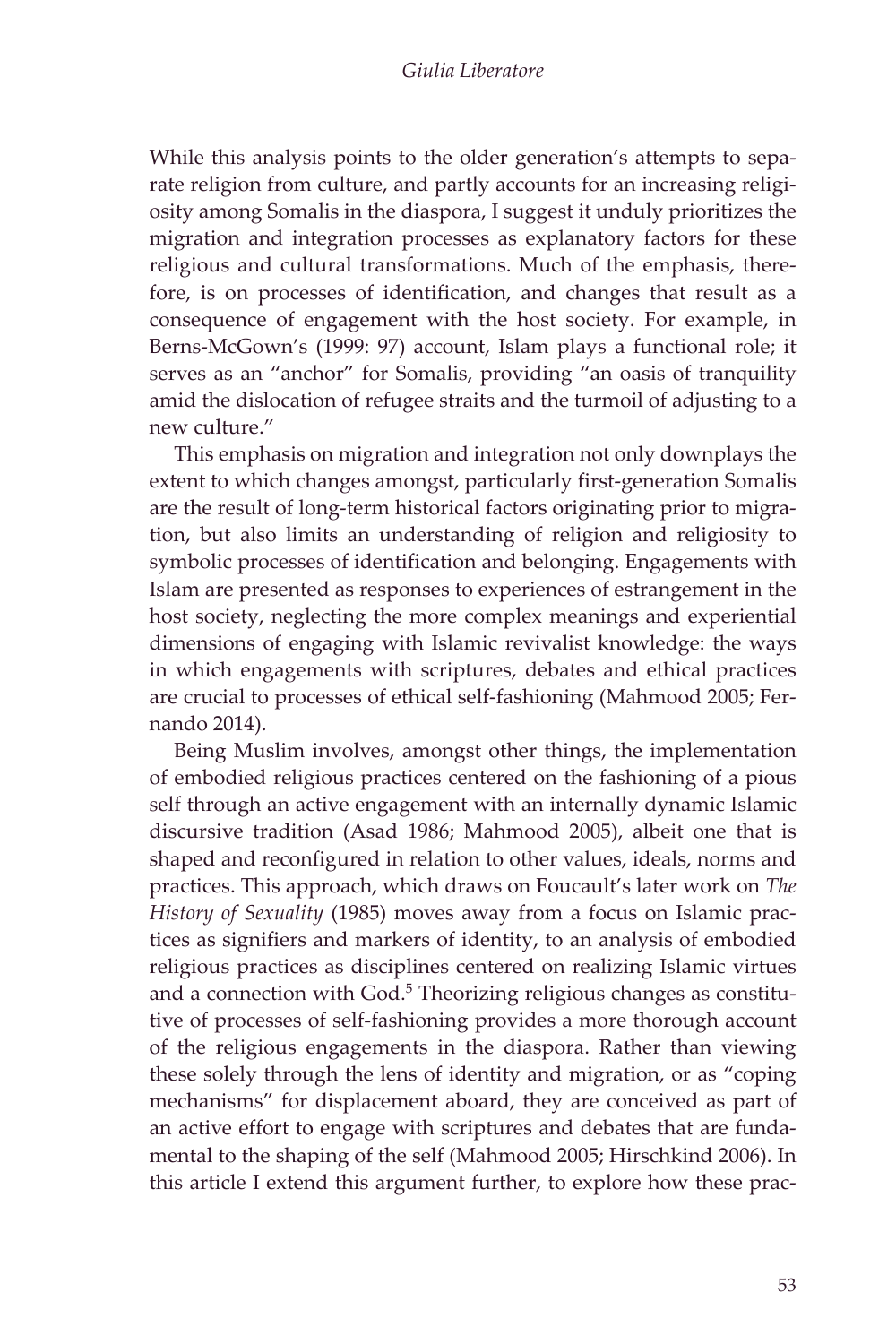tices of piety are also intertwined with intergenerational dynamics, and with debates on Somalis and Muslims in Britain.

Throughout I treat culture, tradition and religion as a means of engaging with the world, and with others. I do not, for example, seek to delineate what constitutes Somali culture, or to treat this notion as a descriptive or analytical category. In so doing, I build on, but also depart from, some of the literature on Somalis in the diaspora, which has explored changing notions of culture and religion (Berns-McGown 1999; Hopkins 2010; Valentine et al. 2009). Rather than analyzing the meanings of religion and culture, I unpack the sorts of engagements individuals constitute *vis-à-vis* historically specific notions of culture and religion.<sup>6</sup> Following Foucault (1985: 26-28) I focus on the "modes of subjectification," or the ways in which individuals relate to the notions of religion and culture, and how these are made sense of and employed in processes of self-fashioning (see Liberatore 2013).

#### **III. Somali Mosques**

Over the last decade there has been a rise of mosques that are set up and managed predominantly by Somalis in London. Most of these institutions are attended by the first-generation and their young children, and often offer women-only classes, alongside lessons for children on Quranic recitation (*tajweed*), or the study of *hadith*. One of the first mosques to open in London was *Al-Huda* in Stepney Green, East London, which was supported by community funding initiatives. There are now a large number of Somali mosques spread across the UK most of which follow the *Sha'fi madhab* (school of jurisprudence). Many are not associated with a particular reformist movement, and include committee members from various schools of thought; some, however, have a reputation for following more literal or "Salafi" (e.g. Tottenham mosque) or "Sufi" traditions (e.g. Elephant & Castle mosque). Sheikh Mukhtar, a former mathematics teacher who was involved in setting up a new mosque in North London during my fieldwork, explained, "Most of these mosques were set up around a local need, to address gang violence… the problems faced by youth, and educational failures. Committees were largely made up of local people." Like many other Somali mosques, his arose as a way of tackling Somali parents' preoccupations with their children's educational achievements, but also assuaging their fears that their children were losing their cultural and religious values.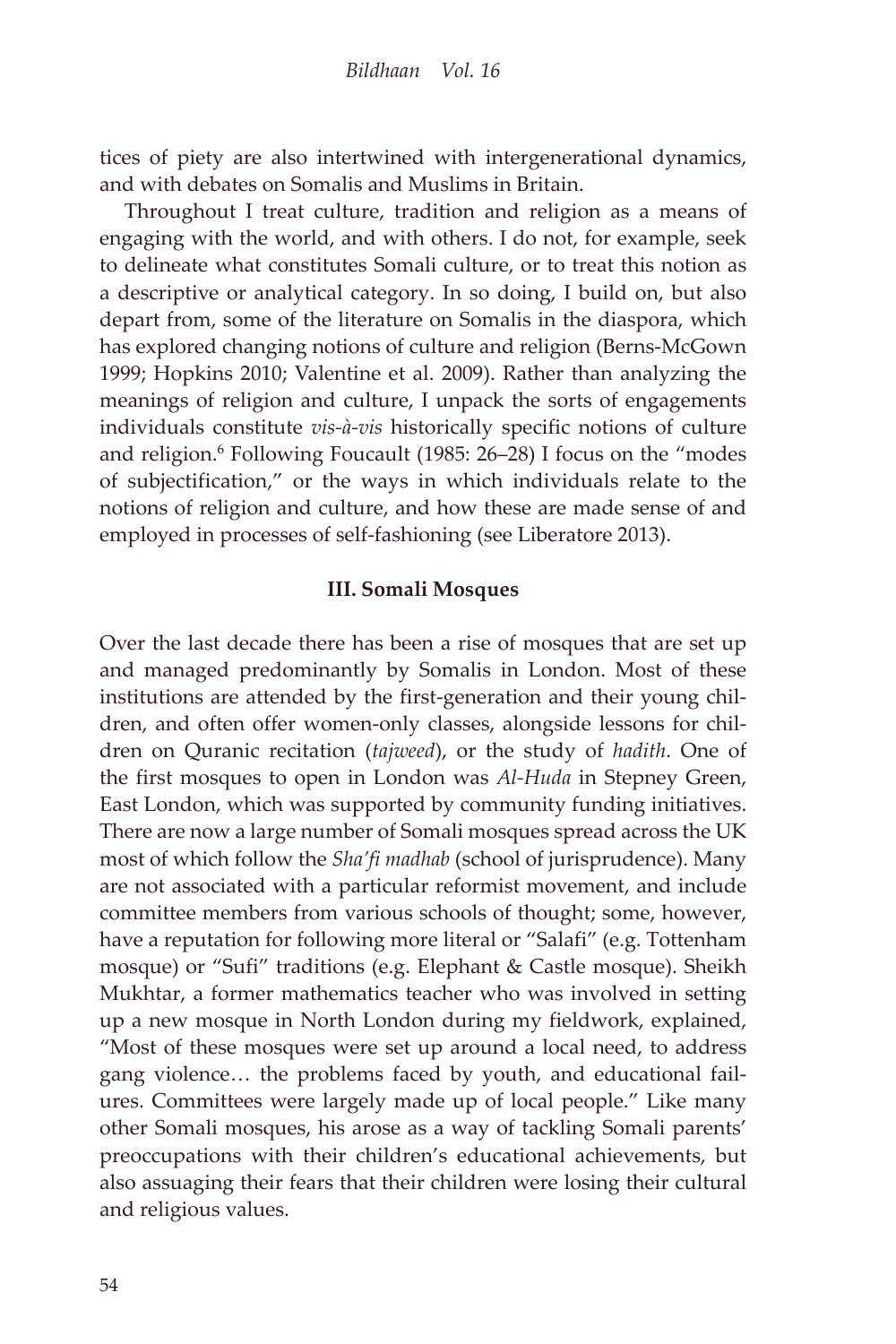The relatively recent rise of Somali mosques reflects the religious transformations experienced since the 1980s–1990s by the first generation of Somali women, both in the Horn of Africa and the diaspora. While most of the women I met in London had attended a local *madrasa* as children in urban areas of the Somali regions, and had learnt to recite the Quran, practice their daily prayers, and observe the fast during Ramadan, they had not been actively engaged in reading and studying Islamic texts. Furthermore, religion was not understood as separate from tradition and culture, but constituted a crucial part of these women's lifeworlds and embodied ways of being (Kapteijns 2009: 119–120). Throughout the 1970s and 80s, during Siyaad Barre's regime, however, religious practice, considered a part of traditional culture, came to be seen as "backwards" and incompatible with socialist modernity. Relatively few of the older women who had been raised in urban areas of the Somali regions had worn *hijab* at the time, with many covering their heads only after marriage.

Over the last 25–30 years, many Somali women have in contrast begun to actively read, engage with, and reason about Islamic scriptures, and acquire an awareness of the meanings of texts (Berns-Mc-Gown 1999; Tiilikainen 2003). They have started attending Quran classes in homes, community centers, Somali mosques, and in other institutions that run classes in Somali; many have begun emphasizing the importance of understanding the meaning of the texts, and reasoning about Islamic rules, obligations and requirements. Older Somali women living in London today, who twenty years earlier would not have concerned themselves with Islamic clothing, have now begun to don the *hijab*, *abaya* and *jilbaab* justifying it as a process of "religious awareness" (Talle 2008). As an older Somali woman in her 50s, who had grown up in Mogadishu but left in 1990 explained: "In Somalia I knew I was a Muslim, but I didn't understand the meaning, and I didn't understand the Quran. Before I thought that dress was [a matter of] culture, but here I have started understanding and realizing that the Quran says to veil. I now understand the meaning." Since coming to the UK, she added, accessing the translation of the Quran in Somali, and attending lessons and talks, she has begun to reflect and mold her behavior in accordance with Islamic obligations grounded in the texts.

Many Somali women have begun to appropriate and apply the discourse of "religion vs. culture" drawn from within reformist teachings. Practices considered traditional and cultural have been separated out from religious ones, and in some cases critiqued for being "un-Islamic";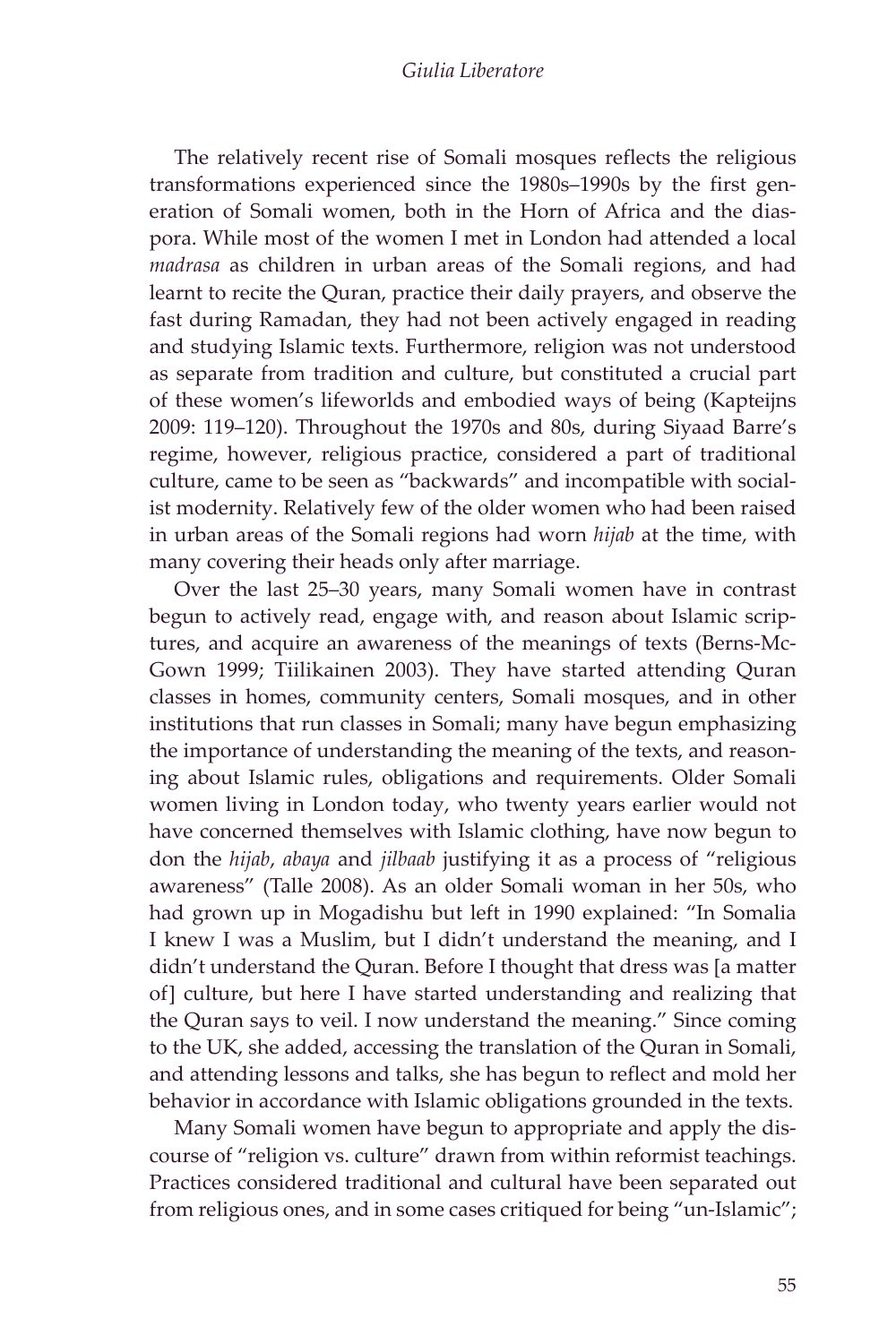Somali songs and dances, for example, have become a target of criticism by more religiously inclined Somalis. Despite these efforts, many continue to attend Somali mosques with their young children, thereby reinforcing the links between Somali values and Islam. When I asked *Sheikh* Mukhtar whether he saw this overlap of religion and culture as problematic, he replied: "Mothers say they want to transmit Somali culture, and a large part of that is about Islam. That's ok for us, but \*\*\*we stay away from things like clan, war, tribal politics…" According to Sheikh Mukhtar, religion was part of being Somali, although certain Somali practices, such as clan politics, were incompatible with religion and ought to be discarded. As we shall see in the following section, younger Somalis criticize this approach, and stress a need for further differentiation between culture and religion.

#### **IV. Mosque Hopping**

Despite the changes experienced by the older generation, younger Somalis insist that their engagements with Islamic knowledge are radically different to those of their mothers. Layla, a young practicing Somali woman who I met early on in my fieldwork first started thinking critically about her faith and to practice more seriously in her early 20s. Like her other practicing friends, "seeking knowledge" was a crucial dimension to becoming more active in her faith, involving a range of practices from reading or listening to Islamic sources, to attending classes and lectures. However, she did not find the forms of learning in Somali mosques particularly engaging, or relevant to her life. Often delivered in Somali, Layla felt the language, style, and content did not suit her tastes. She also disagreed with what she regarded as "cultural modes" of relating to knowledge. Discussing the intentions and attitudes assumed by older Somali women towards religion, Layla pointed out that they focused excessively on the implementation of practices such as the *jilbaab*—an Islamic style of dress that covers the head and drapes over the chest—as a way of conforming to others' judgments and behaviors. She explained: "Islam isn't about restrictions, doing this, doing that, wearing *jilbaab*. It's more about loving and connecting with God." She also thought that the women in the mosque were "cliquey," not welcoming to non-Somalis, and excessively preoccupied with cultural concerns; they spent too much time judging each other and discussing clan and family matters—all things Layla found irrelevant and distracting.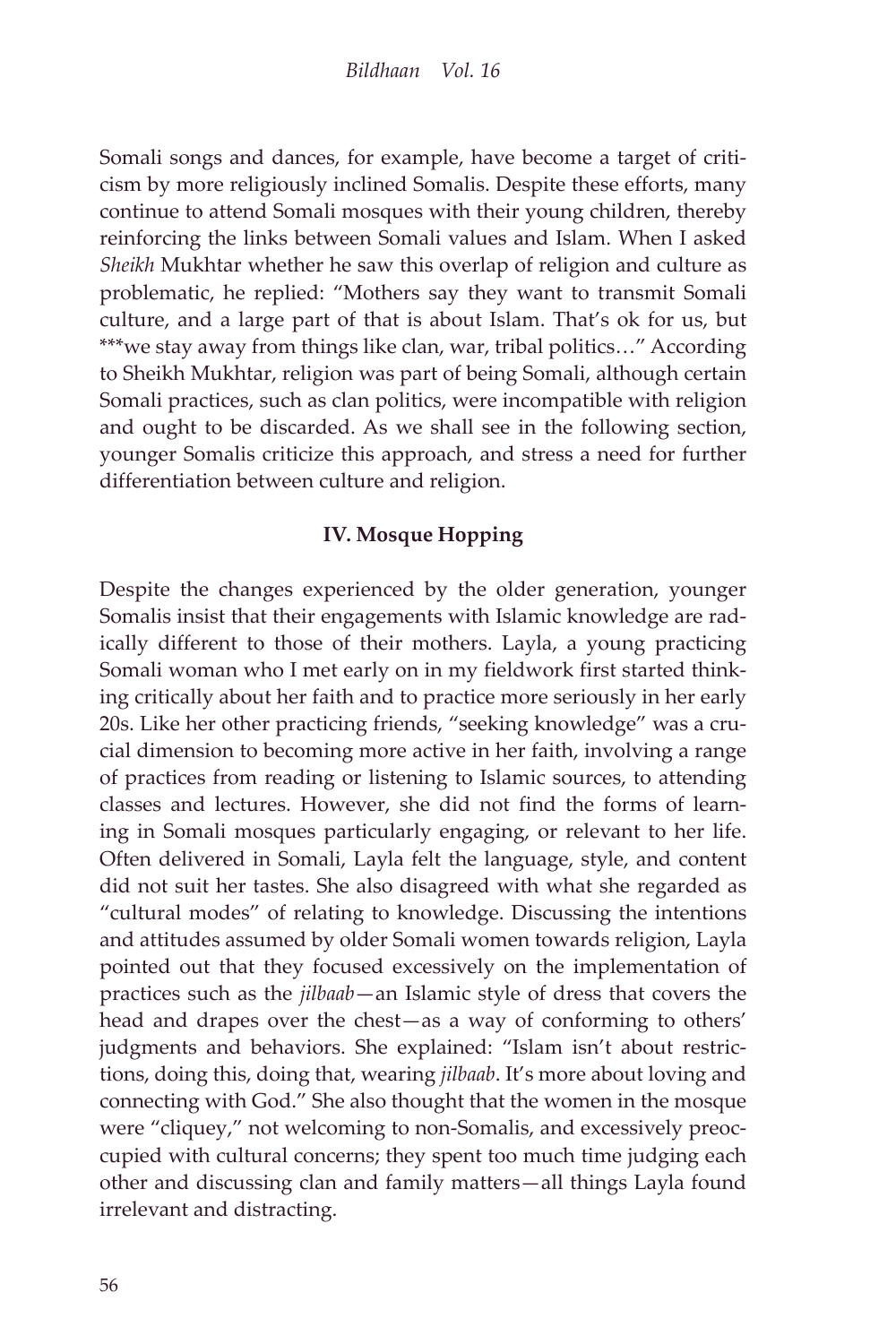Rather than attending Somali mosques, young practicing women like Layla prefer to "hop around" the broad "field" of Islamic education (Bowen 2010: 108–109), with a diversity of Muslims of different ethnicities and in the company of like-minded friends (see Liberatore forthcoming b). They attend classes or lectures in independent institutes or mosques such as the East London mosque, Regent Park, or South Tottenham Mosque, experimenting with different traditions and schools of thought. Classes in these institutions are often delivered in English and aimed at younger Muslims; they are action-oriented with an emphasis on self-improvement and *da'wa* (spreading awareness). Like many of these young women, Islamic knowledge is often categorized through a "Salafi-Sufi continuum" (Jensen 2006) with many selecting knowledge from traditions of reform and schools of thought across this spectrum.

In their critiques of Somali mosques, younger Somalis also draw on the discourse of "religion vs. culture" and on the notion of an "authentic" religion purified of its cultural practices. Of course not all cultural practices are "bad," some (e.g. food, language, and certain values such as hospitality and respect towards kin) are seen as compatible with religion and can be retained. Nonetheless, as we saw with the play, "bad practices" such as FGM are cast as "backwards"; religious knowledge provides a guiding framework informing their decisions to abandon or retain particular practices. What is at stake in these critiques, I suggest, is not only a process of discerning "un-Islamic" practices, but also a particular *attitude* which the older generations are thought to assume—one that lacks a critical and conscious awareness. As I have pointed out elsewhere (Liberatore forthcoming a) this discourse of "religion vs. culture" is used to denote a particular mode of engagement or subjectification (Foucault 1985: 26–28) towards religion and culture. A "cultural attitude" describes a way of acting that conforms to conventions rather than one that is informed by reason. The problem with attending Somali mosques, therefore, is not necessarily that they are run by and for Somalis, but that those who attend adopt a "cultural attitude," and hence do so out of social obligation, rather than as a result of a reasoned understanding, and a desire to please God. Similarly, according to Layla, the adoption of Islamic clothing by the older generation is not performed as a means of engaging with God, but as an effort to conform and avoid being judged. Hamda, another young practicing Somali woman in her 20s, reiterated this critique, "I think for my mum and her generation it is sometimes a by-product of who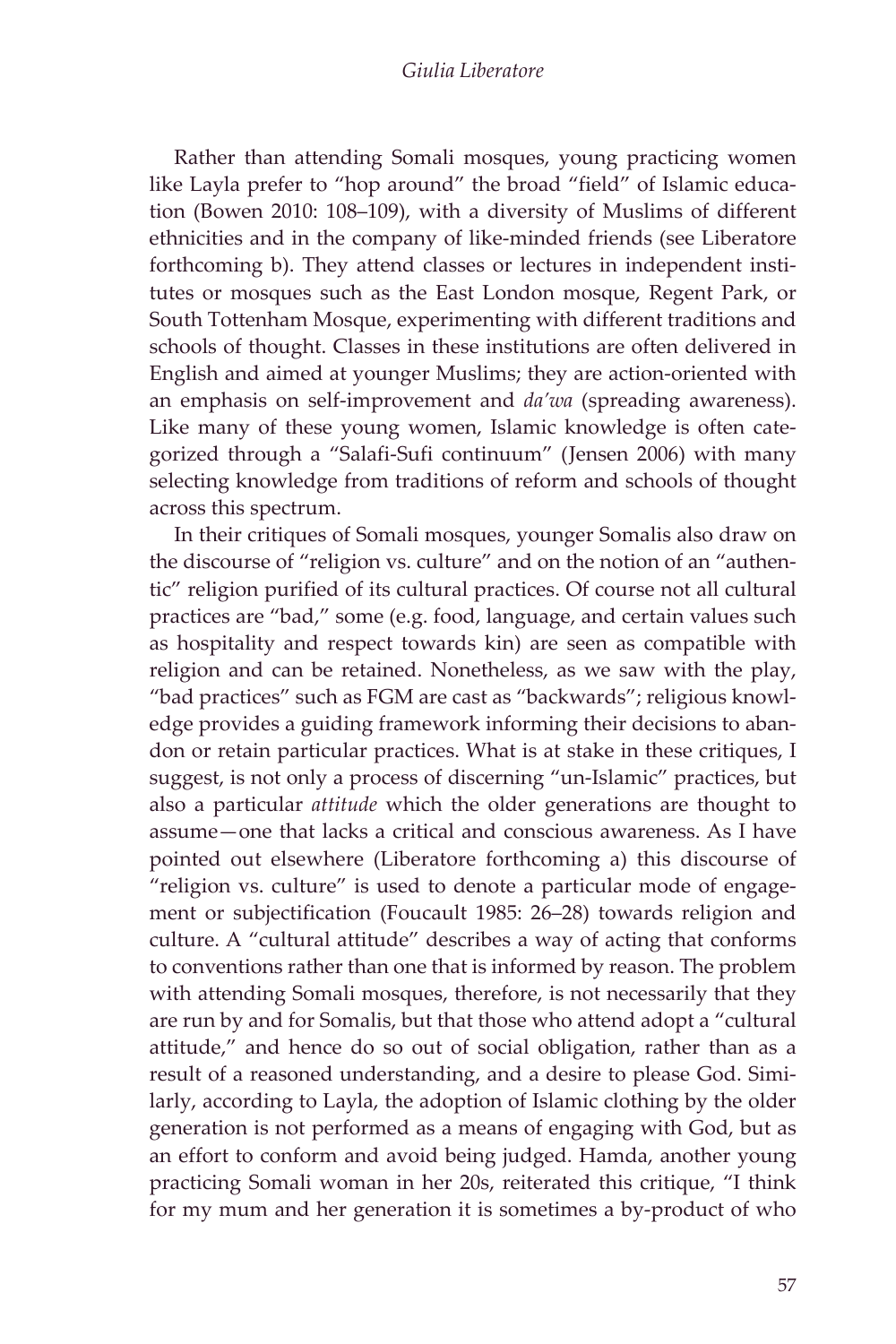they are. It's a given. For my mum it comes with the culture." According to Hamda, her mother practiced not because she intellectually, critically, and spiritually engaged with knowledge, but because she had simply been encouraged to do so by her daughter and by other Somali friends or religious authoritative figures.

Hamda's criticism of her mother ignored the ways in which her mother's generation was also involved in processes of reform. As we have seen in the previous section, in contrast to claims by younger Somalis, the first-generation have also begun to engage critically with Islamic scriptures and reformist discourses. This notion of "religion vs. culture" as employed by the younger women, therefore, is not a reflection of generational differences, but rather a discursive strategy employed by these young women to differentiate themselves from their parents (Bolognani and Mellor 2012). As I show in the final section, it is also inseparable from these young women's engagements with public debates around the demise of multiculturalism.

#### **V. Intervening Within the Multiculturalism Debates**

Anne Phillips has argued that within multicultural legal and policy frameworks in the UK and Europe more broadly, minorities have often been represented as bounded communities defined through their cultural characteristics and juxtaposed to a liberal autonomous self (Phillips 2007). Multicultural frameworks, she maintains, have made recourse to culture as a way of referring to race, thereby reproducing fixity, defining groups in totalizing ways, seeing people as separate and different to the majority culture, and thus predicting the behavior of minority groups. For example, whole ranges of behaviors deemed unacceptable—such as FGM, as we also saw with the play—have been attributed to cultural characteristics. This deployment of culture has produced a "radical otherness," and has depicted minorities as incapacitated by culture and as lacking in autonomy (Phillips 2007). In the mid-2000s in the UK, as a consequence of various national and global events, these multicultural frameworks were extended to recognize religious differences, partly as a response to the political mobilization on the part of Muslim minority groups for greater recognition. This led to introduction of various practical and financial provisions for Muslims in Britain, but it also had the effect of reifying Muslims as a bounded community with distinct cultural characteristics. The incorporation of religious diversity within existing frameworks has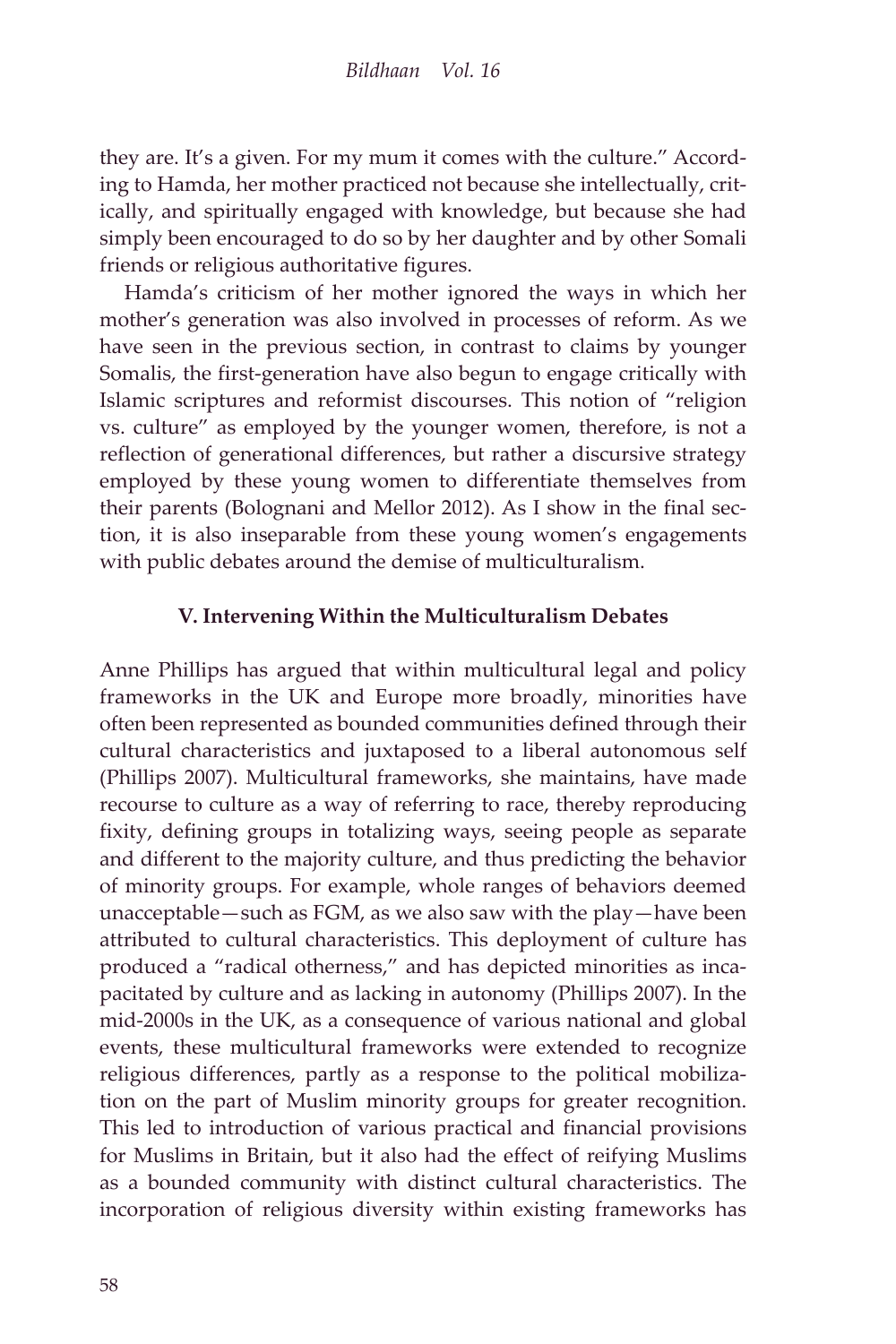meant that religious communities (e.g. Muslims in the UK) are often treated in political and public discourse as a bounded community with a shared culture (Werbner 2009).

Furthermore, since 9/11 and the race-related riots in northern British towns in the summer of the same year, the UK has witnessed an attack against prevailing liberal ideologies that dominated policies in the 1970s (Grillo 2007). These critiques of the multicultural project have been voiced across the political spectrum, as state multiculturalism has been blamed for an increase in segregation and violence, the development of conflicting values, and a loss of national identity. As elsewhere in Europe, the demise of multiculturalism has become inseparable from the "problems" of Muslim communities. These groups have often been seen through the lens of "culture" as segregated, constrained by their "communitarian" attachments and by their values and ways of life, which are viewed as incompatible with British liberal values of equality, freedom, and choice.

Young Somali women's practice of "hopping around" both appropriates and critically responds to these debates. These women's criticisms of their parents' generation draw on the notion of culture as bounded and determining, and the idea of a "cultural attitude" as predicated on an uncritical acceptance of inherited practices. As a consequence, their parents are viewed in opposition to a liberal autonomous self, and hence as different, poorly integrated, and segregated within their communities. In a discussion with Ifraax, a young pious Somali woman in her 20s, she emphasized the difference between herself and her mother's generation: "A lot of our mothers have come from war-torn places, then had loads of kids, and have always been housewives, that's the culture, the women are at home. They hang out with Somalis." Drawing on mainstream debates around minorities, she presented the first-generation as embodying traditional values and gender roles in juxtaposition to liberal values of autonomy and gender equality appropriated by her own generation. As we saw in the play, young women criticize their parents for uncritically accepting cultural practices such as FGM, and hence blame them for presenting Somalis as traditional, illiberal, bounded by culture, and not fully integrated into British society. These young women redirect public critiques of multiculturalism at their parent's generation and at their "cultural" mode of engagement with both culture and Islamic practice. While critics of multiculturalism assume that Muslims are segregated, what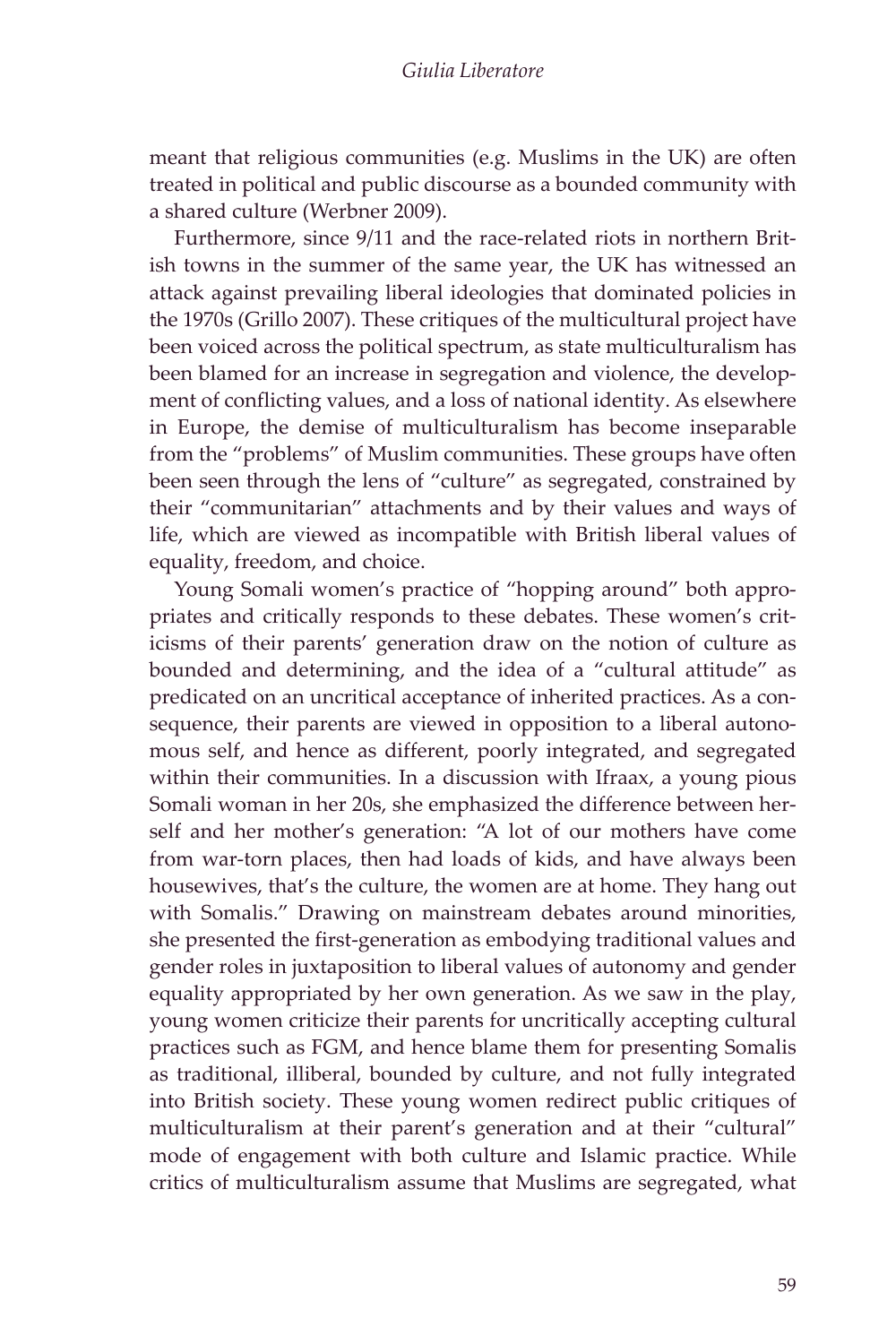is in fact to blame, young women argue, is an uncritical engagement with culture.

In contrast to these dominant debates, young Somali women separate religion from culture, stressing that their faith enables them to choose. Crucial to these young women's "hopping" around mosques is the importance of choice and movement; young practicing women select among a variety of available mosques, institutions, and different styles of teaching from across the city. Furthermore, these places of learning are not only attended by Somalis, but are ethnically diverse. A religious attitude, they claim, involves choice, as Islam is not bounded and determining but transcendent and transnational. It also enables them, in contrast to their parents, to "integrate" by engaging with people from a range of ethnic backgrounds across London.

This emphasis on reason and conscious engagement, however, must be seen as ultimately bound by Islamic structures of authority and modes of reasoning (Jouili and Amir-Moazami 2006). It is also forged through networks of like-minded friends who advise each other on where to go, and on what kind of knowledge is trustworthy and authoritative (Liberatore forthcoming b). Hopping is not a random process, but involves close monitoring among groups of pious friends—an aspect that is often missing from accounts of young Muslims in Europe and their individualized quests for knowledge. Recent sociological scholarship on Islam in Europe has argued that with growing fragmentation, objectification and pluralization of authorizing discourses and institutions, Islam has become increasingly individualized, and hence more European (Cesari 2003; Mandaville 2003). My work, however, shows how "mosque hopping" and personal choice are not disembodied from authorizing discourses, Islamic structures of authority, or networks of pious friendships. Knowledge is a condition for becoming pious, and engagement with knowledge is both deliberative and disciplinary (Hirschkind 2006). Processes of individualization are, thus, modes of subjectification that should not be divorced from institutionalized Islam (Amir-Moazami and Salvatore 2003).

#### **VI. Conclusion**

This article has explored the ways in which young Somali women have engaged with reformist discourses alongside dominant tropes on multiculturalism and diversity in Britain. In so doing, they have presented themselves as pious, modern, educated, and integrated sub-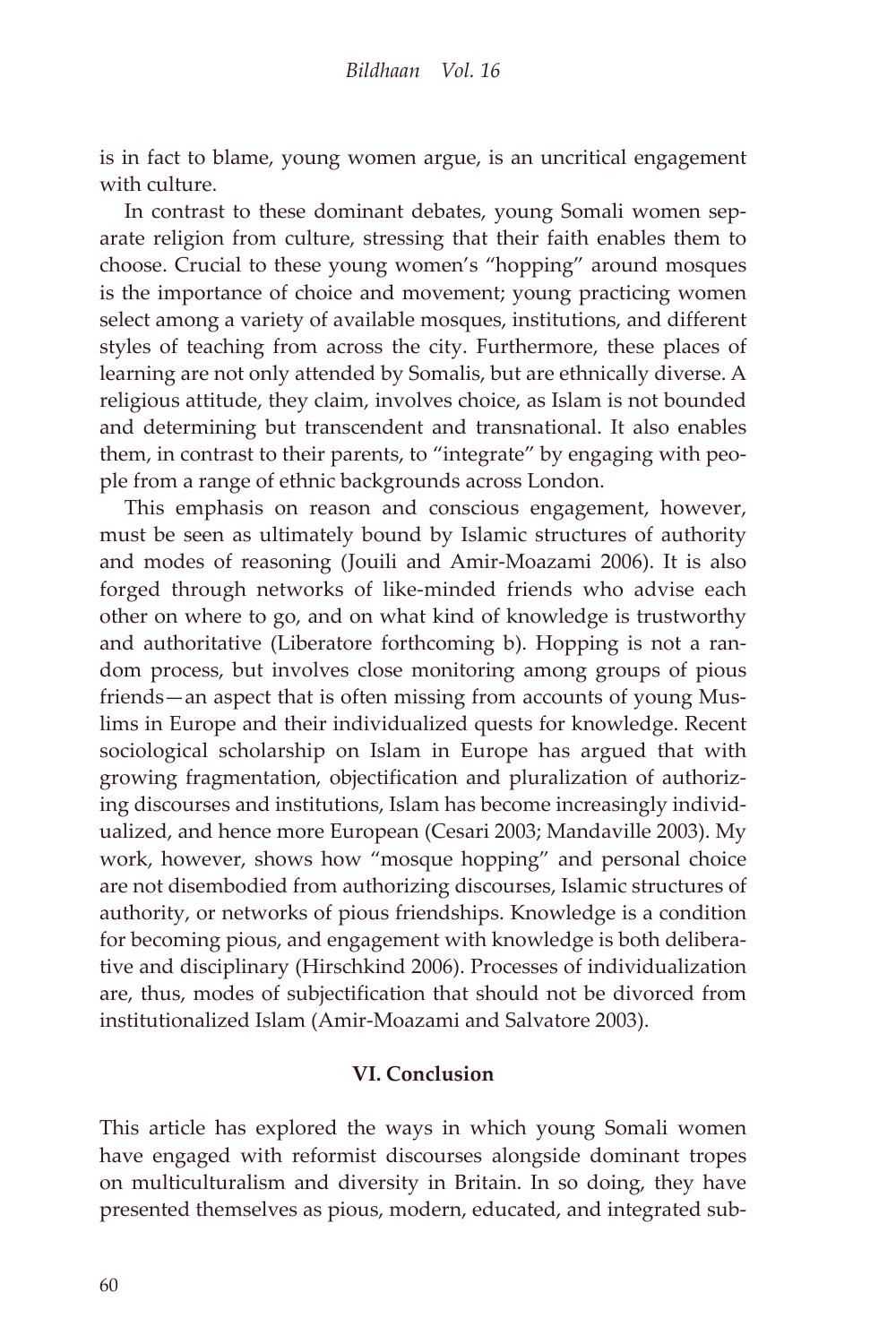jects. Unlike their mothers, young women insist that they can "pick and choose" among different mosques and places of learning, but also within and among aspects of culture. They can abstract themselves from a particular context and constitute—what Wendy Brown (2006) in a discussion of liberalism has termed—an "optional" relationship to both culture and religion (see Liberatore forthcoming a). As a result, culture is reduced to a set of values, practices, objects, and attitudes, while religious knowledge is prioritized and has come to provide a moral framework informing the process of selection among a set of cultural elements. These young women's engagements with Islamic knowledge involve a critical, willing, and informed attitude, yet one that is bound by structures of Islamic authority. Hopping around mosques demonstrates how they, unlike their mothers, occupy diverse spaces, and fully participate in a multicultural society.

At the same time, in presenting themselves in these ways, young women redirect public critiques of Islam at their parents' generation, presenting them as "segregated" by drawing on discourses that equate ethnicity, culture, and community and view culture as an imprisoning and determining force (Baumann 1996; Phillips 2007). These efforts to differentiate themselves from the first generation, I suggest, develop in reaction to contemporary debates that have perpetuated notions of minority cultures and religions as segregated and different. As we saw in *The Muted Cry*, the older generations are presented as unenlightened and not integrated into British society; they are ultimately blamed for their own cultural stigmatization. By differentiating themselves in these ways, young Somalis reinforce bounded and reified notions of culture, while also challenging the ways in which Islam is positioned within debates and policy frameworks on multiculturalism in Britain.

As a result of these tensions, debates between the two generations over the meanings of Somaliness, Somali culture, and Islam are a relatively frequent occurrence. At the same time, as I have shown in this article generational differences and conflicts should not be overstated. There has been a tendency in the literature on the Islamic reform to portray young Muslims as engaged in a reflexive, self-conscious, and rational form of Islam, as opposed to their parents who are bound by a non-reflexive, embodied engagement with knowledge (Jouili and Amir-Moazami 2006). This juxtaposing, however, does not fully capture the experiences of first-generation Somali women. Generational differences, as we have seen, are not so clear-cut, and first-generation Somali women are similarly engaged in processes of reform. Religious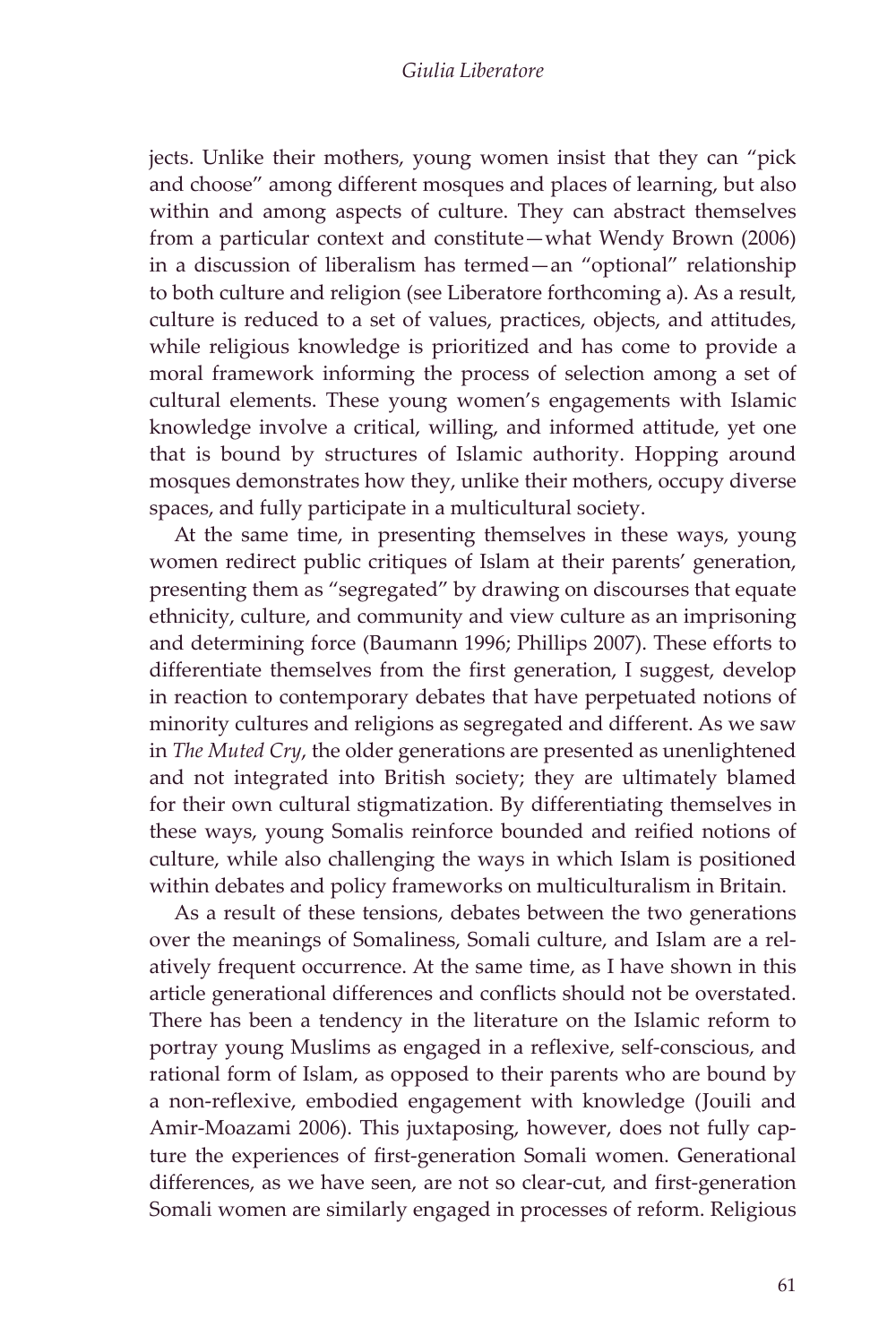change does not occur in linear and coherent ways, but is fragmentary and recursive in nature.

Giulia Liberatore is a Leverhulme Early Career Fellow at the Centre on Migration, Policy and Society (COMPAS), and Junior Research Fellow at Linacre College, University of Oxford. The author may be contacted at giulia.liberatore@compas.ox.ac.uk.

#### **Notes**

2. Identities and names of people and places have been altered in order to protect the anonymity of the individuals concerned. While my work focused mostly on women for reasons of access, young men are also undergoing similar changes.

3. I avoid the term "second-generation Somali" for it defines these young people as migrants and ties them to their place of origin. In contrast, many young Somalis have British citizenship, and consider themselves British, British Somali or British Muslim.

4. Berns-McGown's (1999) book also includes a discussion of young Somali adolescents and intergenerational conflicts. Because it was written over 15 years ago, however, it does not include the experiences of young adults born or raised in the diaspora.

5. See Fernando (2014), Jouili (2015), and Jacobsen (2010) for a similar approach to the study of Muslim piety in Europe.

6. I follow recent work in Somali Studies that has pointed to the ways in which the notion of an authentic Somali culture or tradition is historically constituted (Kapteijns and Omar 1999; Ahmed 1995).

#### **References**

Ahmed, A. J., ed., *The Invention of Somalia*. Lawrenceville, N. J.: Red Sea Press, 1995.

Amir-Moazami, S., and A. Salvatore. "Gender, Generation, and the Reform of Tradition: From Muslim Majority Societies to Western Europe." In *Muslim Networks: Transnational Communities in and Across Europe*, edited by S. Allievi and J. S. Nielsen. Leiden: Brill, 2003.

Artan, A. Y. "Oohintii Aamusnayd. Somali Play: The Muted Cry." London: Ocean Somali Community Association and Kayd Somali Arts and Culture, 2011.

Asad, T. *The Idea of the Anthropology of Islam*. Washington, D.C.: Center for Contemporary Arab Studies, 1986.

Baumann, G. *Contesting Culture: Discourses of Identity in Multi-Ethnic London*. Cambridge: University Press, 1996.

Berns-McGown, R. *Muslims in the Diaspora: The Somali Communities of London and Toronto*. Toronto: University of Toronto Press, 1999.

Bolognani, M., and J. Mellor. "British Pakistani Women's Use of the 'Religion versus Culture' Contrast: A Critical Analysis." *Culture and Religion: An Interdisciplinary Journal* 13, no. 2 (2012): 211–226.

<sup>1.</sup> The play was based on testimonies gathered through a community project on FGM and formed part of the Special Initiative campaign to raise awareness of the practice (see also Liberatore 2014).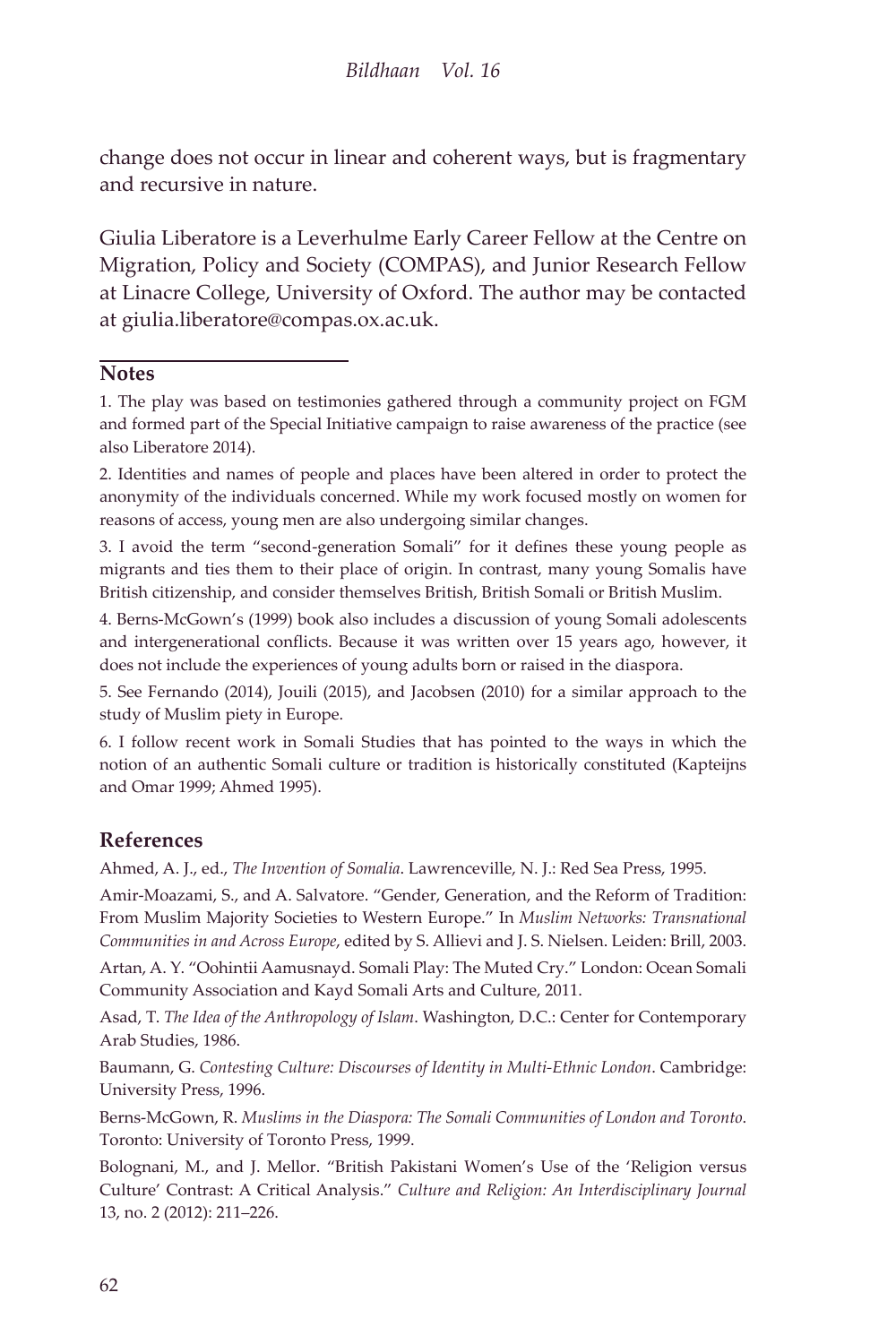Bowen, J. R. *Can Islam be French?: Pluralism and Pragmatism in a Secularist State*. Princeton, NJ: University Press, 2010.

Brown, W. "Subjects of Tolerance: Why We Are Civilized and They Are the Barbarians." In *Political Theologies: Public Religions in a Post-Secular World*, edited by H. de Vries and L. E. Sullivan, 298–317. Princeton, New Jersey: Princeton University Press, 2006.

Cesari, J. "Muslim Minorities in Europe: The Silent Revolution." In *Modernizing Islam*, edited by J. L. Esposito and F. Burgat, 251–271. New Brunswick: Rutgers University Press, 2003.

Fernando, M. L. *The Republic Unsettled: Muslim French and the Contradictions of Secularism*. Durham and London: Duke University Press, 2014.

Foucault, M. *The History of Sexuality. Vol II: The Use of Pleasure* (trans. R. Hurley). New York: Pantheon, 1985.

Grillo, R. "An Excess of Alterity? Debating Difference in a Multicultural Society." *Ethnic and Racial Studies* 30, no. 6 (2007): 979–998.

Hirschkind, C. *The Ethical Soundscape: Cassette Sermons and Islamic Counterpublics*. New York: Columbia University Press, 2006.

Hopkins, G. "A changing sense of Somaliness: Somali women in London and Toronto." *Gender, Place and Culture* 17, no. 4 (2010): 519–538.

Jacobsen, C. M. *Islamic Traditions and Muslim Youth in Norway*. Leiden: Brill, 2010.

Jacobson, J. *Islam in Transition: Religion and Identity among British Pakistani Youth*. London: Routledge, 1998.

Jensen, T. G. "Religious Authority and Autonomy Intertwined: The Case of Converts to Islam in Denmark." *The Muslim World* 96, no. 4 (2006): 643–660.

Jouili, J. S. *Pious Practice and Secular Constraints: Women in the Islamic Revival in Europe*. Stanford, CA: Stanford University Press, 2015.

Jouili, J., and S. Amir-Moazami. "Knowledge, empowerment and religious authority among pious Muslim women in France and Germany." *The Muslim World* 96, no. 4 (2006): 617–642.

Kapteijns, L. "Discourse on Moral Womanhood in Somali Popular Songs, 1960–1990." *The Journal of African History* 50, no. 1 (2009): 101–122.

Kapteijns, L., and M. A. Omar. *Women's Voices in a Man's World: Women and the Pastoral Tradition in Northern Somali Orature, c. 1899–1980*. Portsmouth, New Hampshire: Heinemann, 1999.

Kleist, N. "Nomads, Sailors and Refugees: A Century of Somali Migration." *Sussex Migration Working Paper* 23, University of Sussex, 2004.

Liberatore, G. "Transforming the Self: An Ethnography of Ethical Change Amongst Young Somali Muslim Women in London." PhD thesis, Anthropology, London School of Economics and Political Science, 2013.

―――. "Religion vs. Somali culture?" Exploring Religious Changes amongst Two Generations of Somali Women in London." *Anglo-Somali Journal* Spring 55 (2014).

―――. "Imagining an Ideal Husband: Marriage As a Site of Aspiration among Pious Somali Women in London." *Anthropological Quarterly* (forthcoming a).